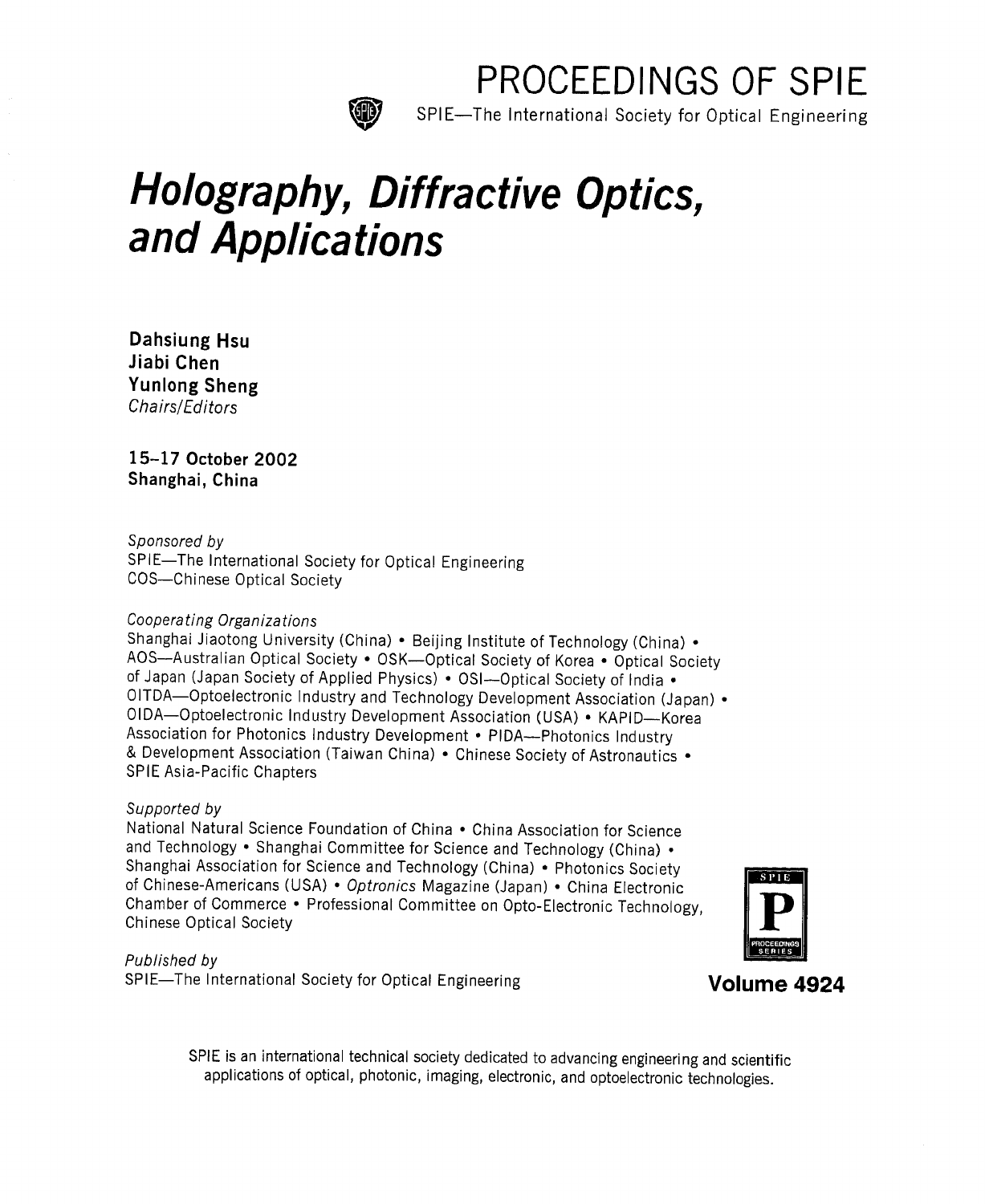# Contents

- ix Symposium Committees
- xi Conference Committee

#### SESSION 1 THEORY AND DESIGN I

- <sup>1</sup> Vector-coupled wave theory for reflection volume holograms in nonuniform mediums [4924-23] M. X. Tang, J. H. Wu, C. M. Li, Suzhou Univ. (China)
- 9 Achromatic quarterwave-plate for visible spectrum region using the dispersion of form birefringence [4924-38] D. Yi, Q. F. Tan, H. T. Liu, Y. B. Yan, G. F. Jin, Tsinghua Univ. (China)
- 14 Novel genetic algorithm for the multiplexed computer-generated hologram with polygonal apertures [4924-42] J.-N. Gillet, Y. Sheng, Univ. Laval (Canada)
- 26 Space-multiplexed diffractive optical device based on Talbot effect [4924-11] E. W. Dai, C. H. Zhou, P. Xi, L. R. Liu, Shanghai Institute of Optics and Fine Mechanics (China)
- 31 Implementation of image encoding and decoding with computer-generated hologram of fractional Fourier transform (Invited Paper) [4924-06] Y. K. Guo, Y. S. Zeng, S. W. Xie, F. H. Gao, J. H. Zhu, Y. X. Zhang, Q. J. Peng, J. L. Du, Sichuan Univ. (China); J. Zhang, Institute of Optics and Electronics (China)

#### SESSION <sup>2</sup> THEORY AND DESIGN II

- 39 Limit of resolution for holographic lenses [4924-28] L. Zhu, Y. P. Cui, Southeast Univ. (China)
- 46 Reconstruction of asymmetric field generated by objects of basic shape [4924-17] H. B. Yao, A. Z. He, Nanjing Univ. of Science and Technology (China)
- 52 Improvement of the reconstruction algorithm technique of OCT [4924-16] H. B. Yao, A. Z. He, Nanjing Univ. of Science and Technology (China)
- 57 Novel synthetic generated hologram system using digital space light modulator [4924-22] J. C. Wang, H. T. Lang, H. Q. Guo, Y. Wang, H. P. Liu, Ocean Univ. of Qingdao (China)

# SESSION 3 FABRICATION

<sup>61</sup> Method and experimental study for diffractive/refractive micro-optical elements with continuous profile (Invited Paper) [4924-03] C. L. Du, X. C. Dong, C. X. Zhou, C. K. Qiu, L. Pan, Q. L. Deng, Y. H. Liu, B. Chen, Institute of Optics and Electronics (China)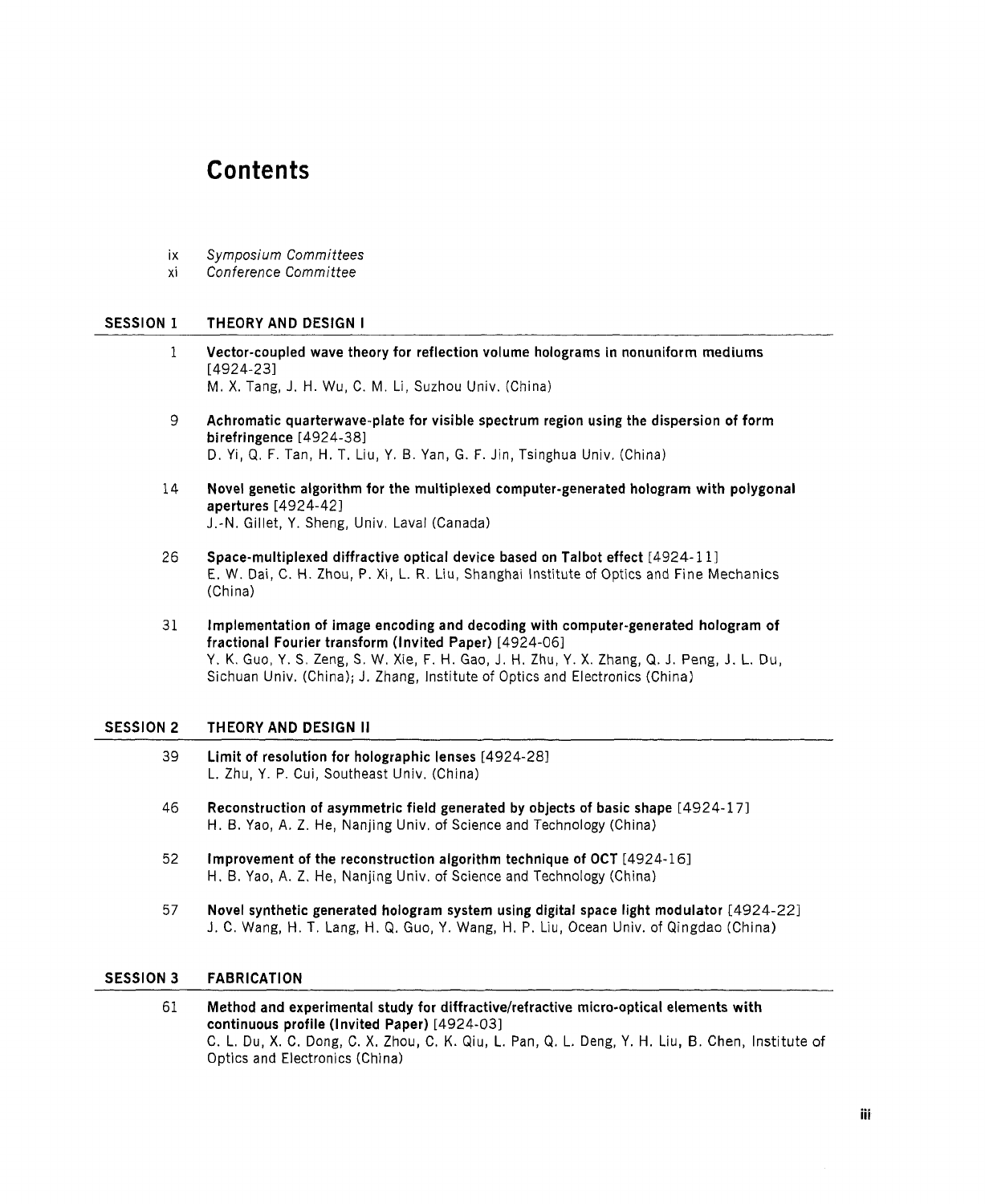- 69 Micro-optical elements made of silver-halide sensitized gelatin etched by enzyme with real-time mask [4924-27] Y. K. Guo, Q. J. Peng, J. H. Zhu, Y. S. Zeng, S. J. Liu, Sichuan Univ. (China); C. L. Du, Institute of Optics and Electronics (China)
- 76 Surface relief micro-optical elements built in hybrid sol-gel glass [4924-41] X.-C. Yuan, W. X. Yu, S. H. Tao, W. C. Cheong, V. Koudriachov, N. Q. Ngo, Nanyang Technological Univ. (Singapore)

#### SESSION 4 HOLOGRAPHY AND MATERIALS

- 82 High-quality 3D rainbow holograms with diffused illumination (Invited Paper) [4924-34] X. S. Zhang, S. Liu, X. C. Ren, C. Liu, Y. Liu, Xiamen Univ. (China)
- 89 Experimental study of generation of cross-spectrally pure light and diffuser characteristics by two diffusers moving in opposite directions [4924-46] S. Anand, H. C. Kandpal, National Physical Lab. (India)
- 95 Holographically formed photonic polymers and their optoelectronic applications (Invited Paper) [4924-05] J. J. Foshee, Air Force Research Lab. (USA); S. Tang, J. K. Colegrove, Crystal Research, Inc. (USA)
- 106 New materials for integrated optics based on functionalized photopolymers [4924-44] C. Carre, F. Gillot, CNRS-Ecole Nationale Superieure de Chimie de Mulhouse (France); L. Mager, A. F. Fort, S. Mery, CNRS-lnstitut de Physique et Chimie des Materiaux de Strasbourg (France)
- 114 Recording of holograms by photostructural transformations in chalcogenide vitreous semiconductors [4924-37] N. Bezverhaia, Moldova State Univ.; 1. L. Zhurminsky, 3D AG (Switzerland)
- 121 Panchromatic ultra-fine-grain silver halide emulsions and their properties in reflection holography [4924-25] C. Wang, D. L. Pu, T. C. Zhu, J. H. Wu, M. X. Tang, Suzhou Univ. (China)
- 126 Influence of physico-chemical parameters on the surface photopatterning in hybrid sol-gel glasses [4924-43] 0. Soppera, C. Croutxé-Barghorn, M. Chevallier, C. Carré, CNRS-Ecole Nationale Supérieure de Chimie de Mulhouse (France)

#### SESSION 5 APPLICATIONS I

- 134 Coded holograms for anticounterfeiting using Fourier transform technique on dot-matrix holograms [4924-30] S. Liu, X. S. Zhang, C. Liu, P. P. Zhu, Xiamen Univ. (China)
- 140 Confocal scanning system with holographic notch filters used for gene-chip detection [4924-24] T. C. Zhu, C. Wang, J. H. Wu, M. X. Tang, Y. Y. Zhu, X. Z. Feng, L. S. Chen, Suzhou Univ. (China)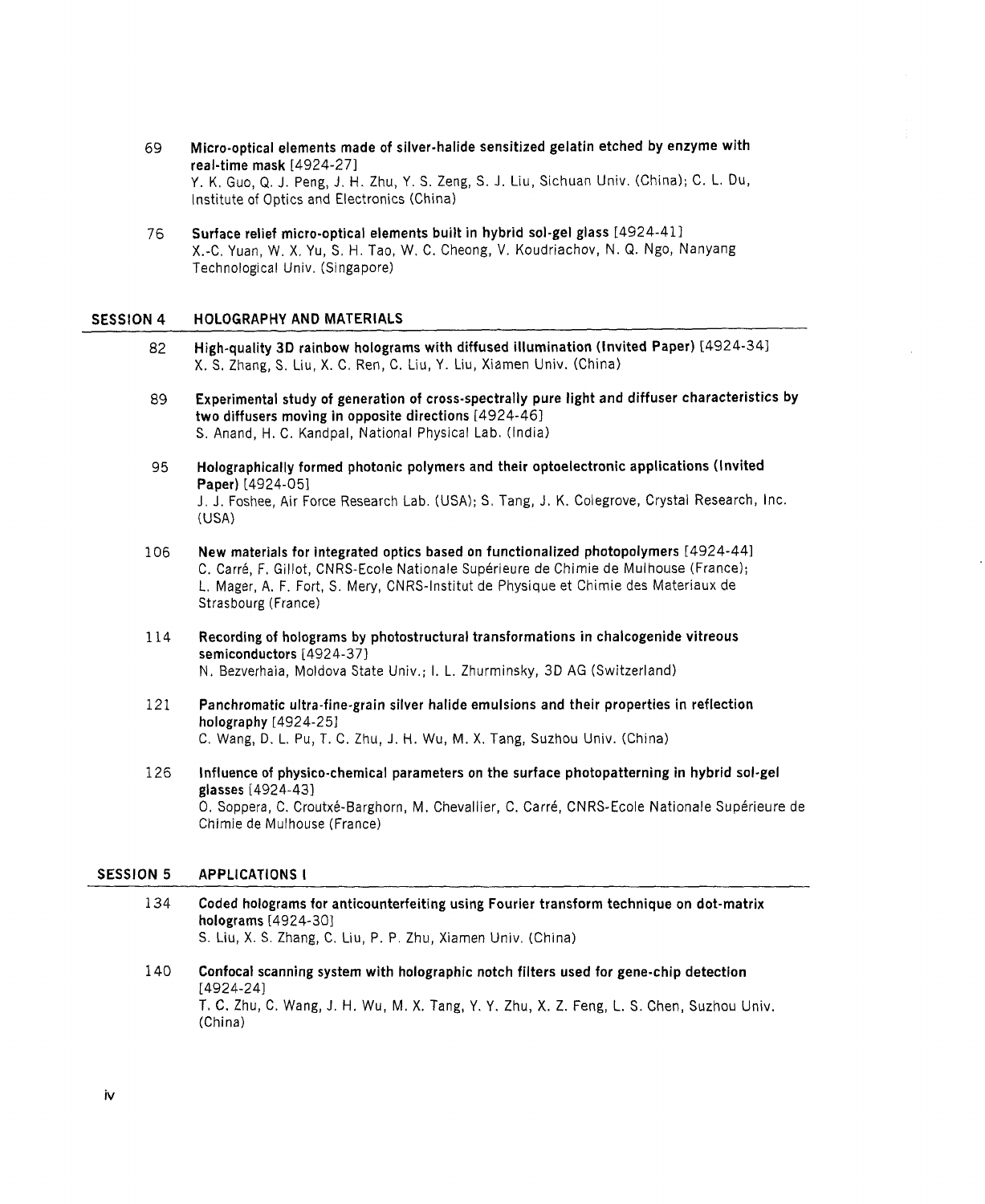### SESSION <sup>6</sup> VOLUME HOLOGRAMS

| 186              | Making of true-color reflection hologram with two-step method [4924-21]                                                                                                                                                |
|------------------|------------------------------------------------------------------------------------------------------------------------------------------------------------------------------------------------------------------------|
| <b>SESSION 7</b> | <b>APPLICATIONS II</b>                                                                                                                                                                                                 |
| 174              | Volume holographic lenses and their applications in white light imaging and concentration of<br>solar energy [4924-39]<br>C. Shakher, R. S. Sirohi, Indian Institute of Technology                                     |
| 169              | Nonlinear analysis on diffraction properties of volume hologram [4924-18]<br>J. Zhou, D. H. Liu, K. Ren, Beijing Normal Univ. (China)                                                                                  |
| 162              | Maximum and uniform diffraction efficiency of the multiple-volume holographic gratings in the<br>spectrometer (Invited Paper) [4924-07]<br>L. C. Cao, X. S. Ma, Q. S. He, M. X. Wu, G. F. Jin, Tsinghua Univ. (China)  |
| 153              | Optimization of dynamic holographic storage in photochromic LiNbO <sub>3</sub> :Fe:Mn crystals<br>[4924-13]<br>L. Y. Ren, L. R. Liu, D. Liu, C. H. Zhou, Shanghai Institute of Optics and Fine Mechanics<br>(China)    |
| 145              | Optical FIR filter based on crystal birefringence: theory and experimental investigation<br>[4924-19]<br>Y. Zhou, G. Z. Wu, F. H. Yu, Zhejiang Univ. (China); H. S. Kwok, Hong Kong Univ. of Science<br>and Technology |

- X. X. Lu, Tianjin Univ. (China) and Kunming Univ. of Science and Technology (China); Y. Zhang, Tianjin Univ. (China); L. Y. Zhong, Tianjin Univ. (China) and Kunming Univ. of Science and Technology (China); B. Xiong, Kunming Univ. of Science and Technology (China)
- 191 Modeling phase mask diffraction for fiber Bragg grating fabrication (Invited Paper) [4924-40] Y. Sheng, J. Wang, Y. Qiu, Univ. Laval (Canada)
- 196 Weak optical fiber Bragg grating used as matched optical filter [4924-12] X. Q. Lu, A. Z. He, Z. H. Li, Nanjing Univ. of Science and Technology (China)
- 202 Principle of helmet-mounted virtual retinal display [4924-14] X. P. Sun, Q. He, Y. L. Feng, K. C. Feng, Changchun Univ. of Science and Technology (China)
- 206 Three-dimensional phase profilometry based on object phase shifting method with fringe stabilizing system [4924-20] L. Y. Zhong, Tianjin Univ. (China) and Kunming Univ. of Science and Technology (China); Y. M. Zhang, Tianjin Univ. (China); X. X. Lu, Tianjin Univ. (China) and Kunming Univ. of Science and Technology (China); S. Z. Ma, B. H. Xiong, Kunming Univ. of Science and Technology (China)
- 213 Coding principle and detecting technology of diffractive composite spatial code [4924-31] X. R. Chen, W. Zhou, L. S. Chen, Suzhou Univ. (China)

# 217 New type x-ray photocathode [4924-15] X. P. Sun, Y. L. Feng, K. C. Feng, Changchun Univ. of Science and Technology (China)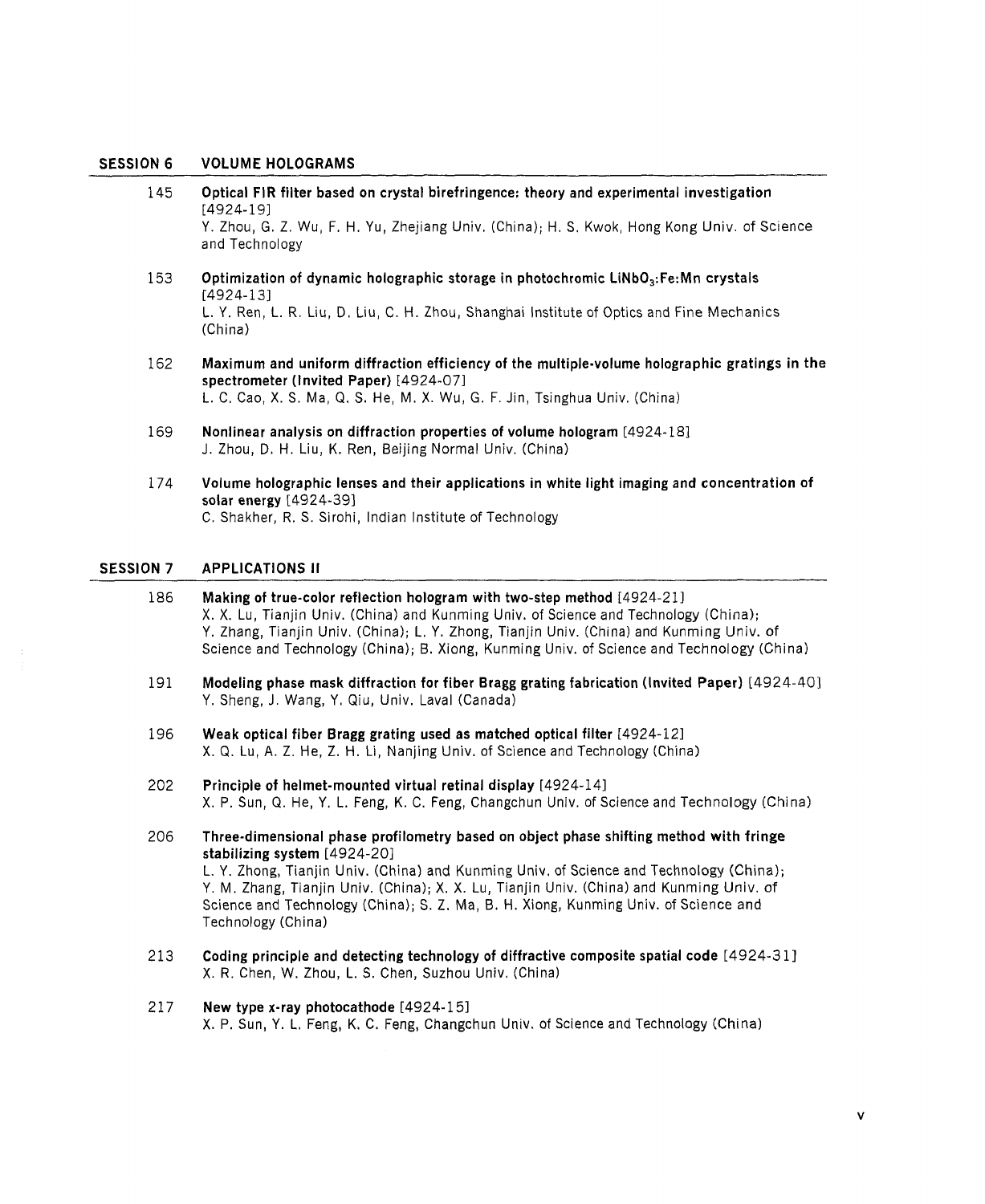- 221 Simulation of optical lithography process for fabricating diffractive optics [4924-47] X. Xiao, J. Yang, J. L. Du, Y. K.Guo, Sichuan Univ. (China); C. L. Du, Institute of Optics and Electronics (China
- 228 Analysis of image noise in the red-sensitive photopolymeriable holographic recording system (4924-48]

C. Q, Xia, J. H. Zhu, K. T. Wang, J. L. Xie, L. R. Guo, Sichuan Univ. (China)

- 232 Diffraction-based analysis of effects of fabricating and installation errors on <sup>a</sup> nano-alignment system [4924-50] y. H. Chen, W. H. Huang, Univ. of Science and Technology of China
- 239 Optimization of <sup>a</sup> high-quality photopolymer for holographic recording [4924-51] C. Q. Xia, J, H. Zhu, K. T. Wang, B. Q. Wang, L Liu, Sichuan Univ. (China)
- 243 Adjustment and control of playback wavelength of Lippmann holograms recorded in methylene-blue sensitized dichromated gelatin [4924-52] J. H. Zhu, C. Q. Xia, S. B. Zhang, C. Liu, L. R. Guo, Sichuan Univ. (China)
- 248 Improvement of relief depths and diffraction efficiencies of micro-optical elements fabricated in photo-etching cellulose film by post-processing techniques [4924-53] <sup>J</sup> H. Zhu, C. Q. Xia, K. T. Wang, L. R. Guo, Sichuan Univ. (China)
- 254 Digital implementation of fractional Fourier transform hologram [4924-54] Y. K. Guo, S. W. Xie, Y. S. Zeng, F. H. Gao, Y. X. Zhang, F. Gao, Sichuan Univ. (China); C. L. Du, Institute of Optics and Electronics (China)
- <sup>259</sup> Using <sup>a</sup> phase corrector plate to correct static phase aberrations in high-power laser system [4924-55] <sup>Y</sup> K. Guo, F. H. Gao, Y. S. Zeng, S. W. Xie, X. Xiao, Sichuan Univ. (China); J. Zhang, Institute
	- of Optics and Electronics (China)
- 265 Diffractive super-resolution element design with effective sidelobe intensity controlling 14924-56) N. Wei, M. L. Gong, R. Z. Cui, Tsinghua Univ. (China)

- <sup>270</sup> Testing the null corrector using computer-generated holograms [4924-58] C. X. Wang, F. Wu. D, S. Hou, S. B. Wu, C. L. Du, Institute of Optics and Electronics (China)
- 277 New scheme of tunable optical encoder/decoder based on holographic optical processor (4924-59)<br>N. Zhang, Yanshan Univ. (China) and Beijing Institute of Petro-Chemistry Technology (China); R. J. Yu, Yanshan Univ. (China); J. Y. Zhang, Beijing Institute of Petro-Chemistry Technology
- <sup>282</sup> Bidirectional cross connector with double-phase conjugator and polarization multiplexed control signal [4924-60] S. Honma, A, Qkamoto, Hokkaido Univ. (Japan)
- 294 Induced periodic structures in bulk polymers by interference of laser beams [4924-62]<br>J. H. Si, J. R. Qiu, K. Hirao, Japan Science and Technology Corp.